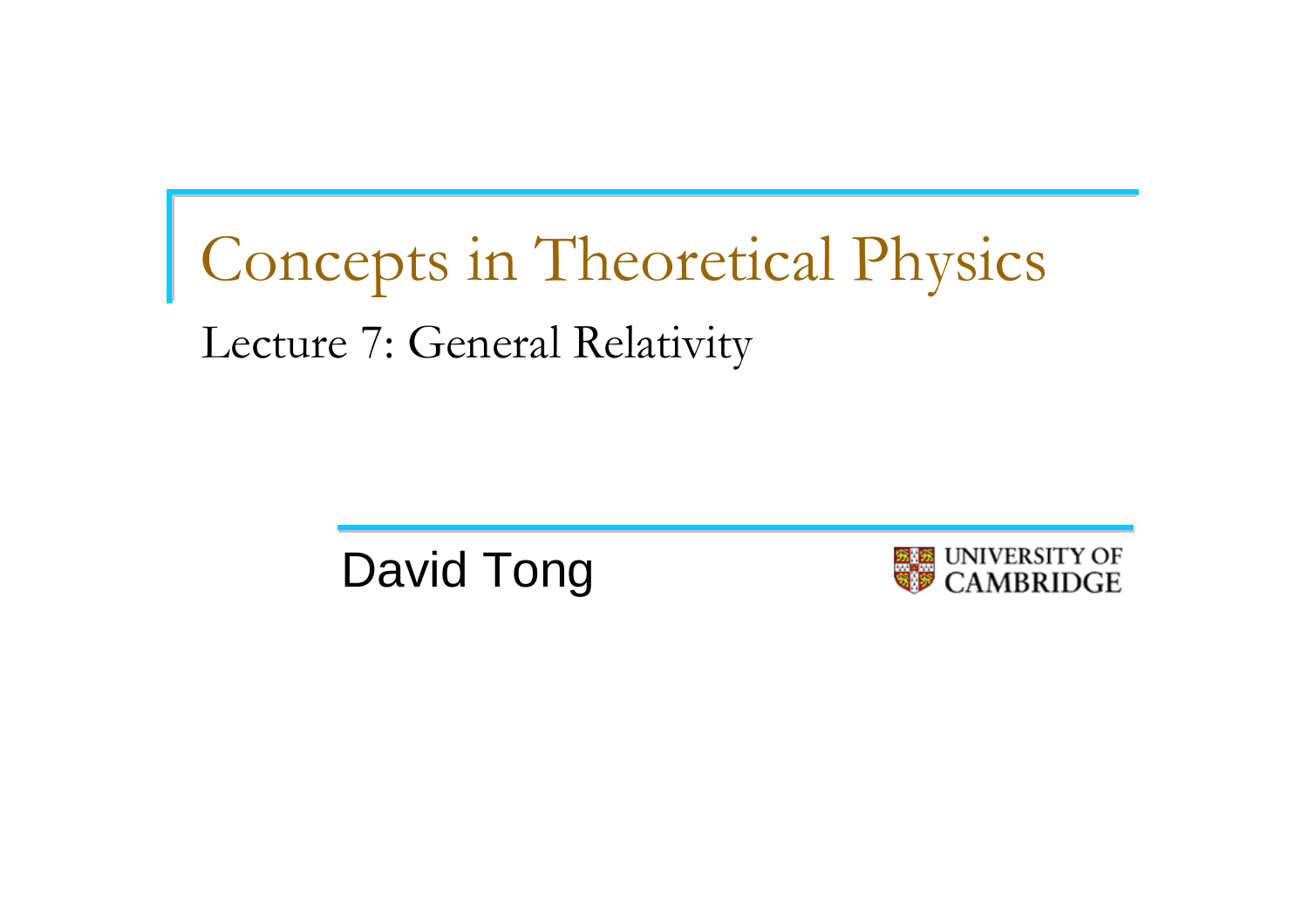# Gravity is Geometry

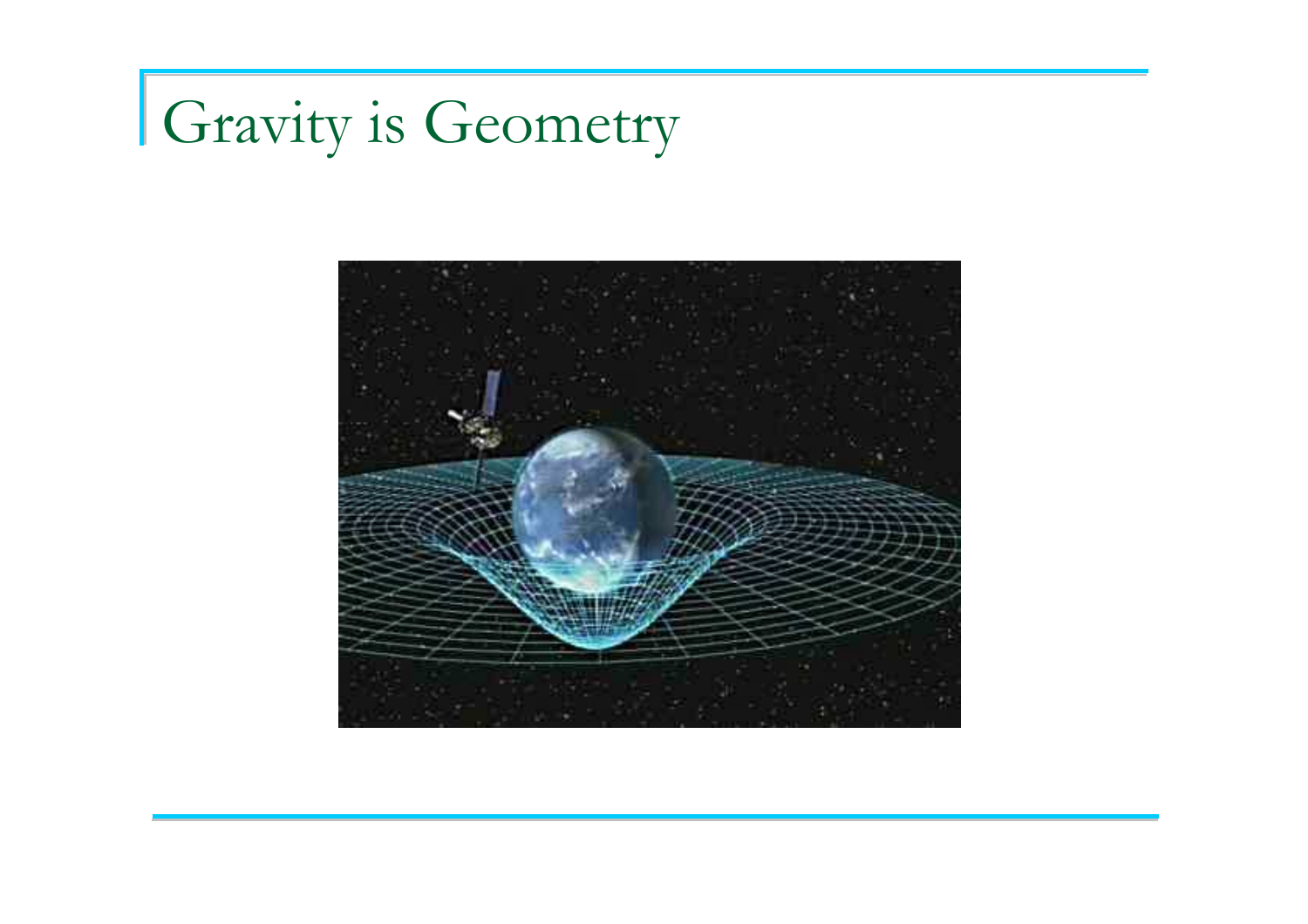■ Mass arises in two different formulae, both due to Newton

$$
\hbox{\texttt{~G}~}\text{Gravitational Mass:~}\quad \ \ F=-GmM/r^2
$$

- $\Box$  $\Box$  Inertial Mass:  $\quad \quad F=m a$
- $\mathcal{L}^{\mathcal{L}}$ Yet the meaning of mass in these two formulae is very different.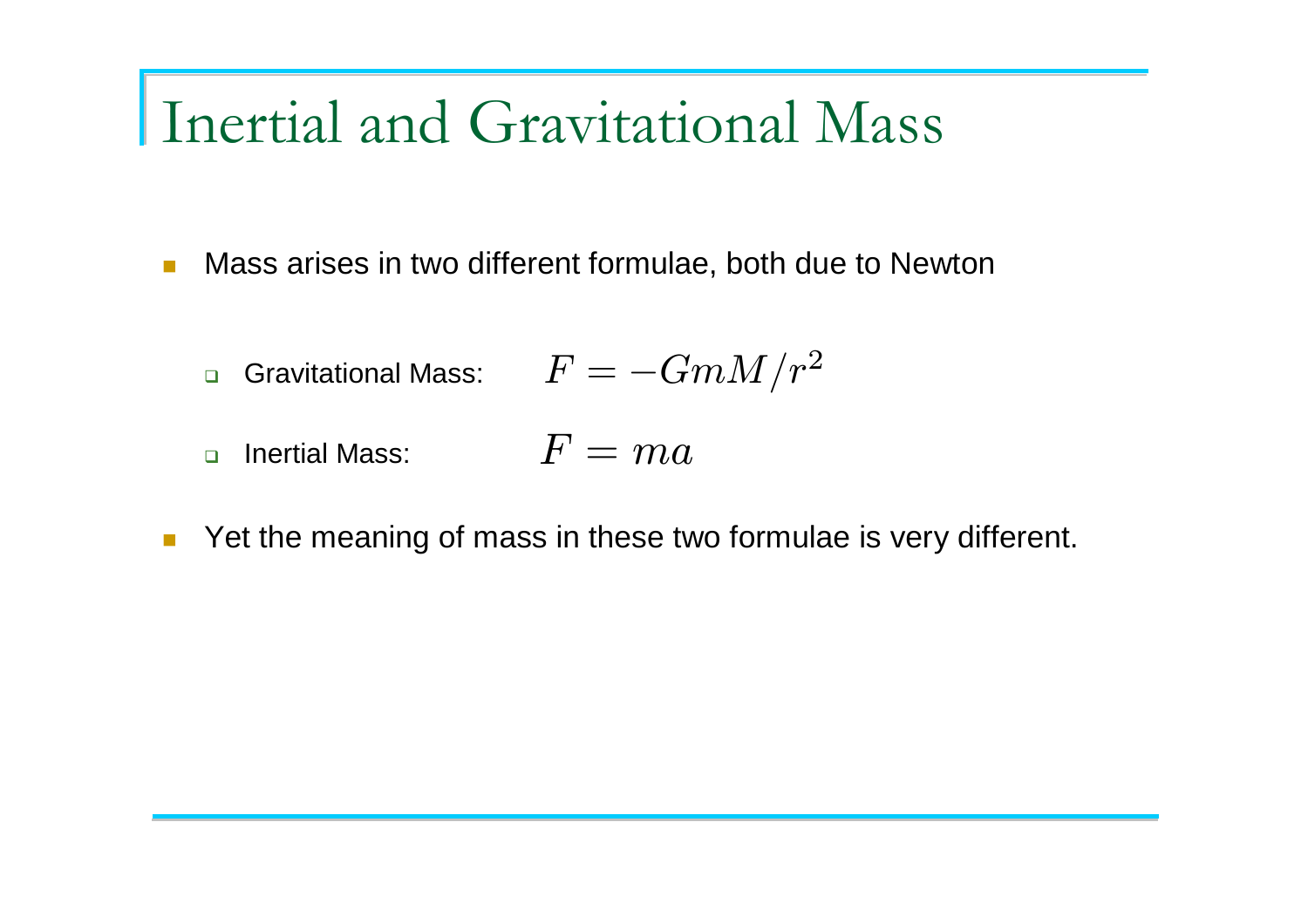- $\mathcal{L}_{\mathcal{A}}$  Mass arises in two different formulae, both due to Newton
	- $\Box$ □ Gravitational Mass:  $\quad \, F=-Gm_GM_G/r^2$
	- $\Box$  $\Box$  Inertial Mass:  $\quad \quad F=m_Ia$
- $\mathcal{C}^{\mathcal{A}}$ Yet the meaning of mass in these two formulae is very different.
- $\mathcal{C}^{\mathcal{A}}$  We should really distinguish between the two masses by calling them something different.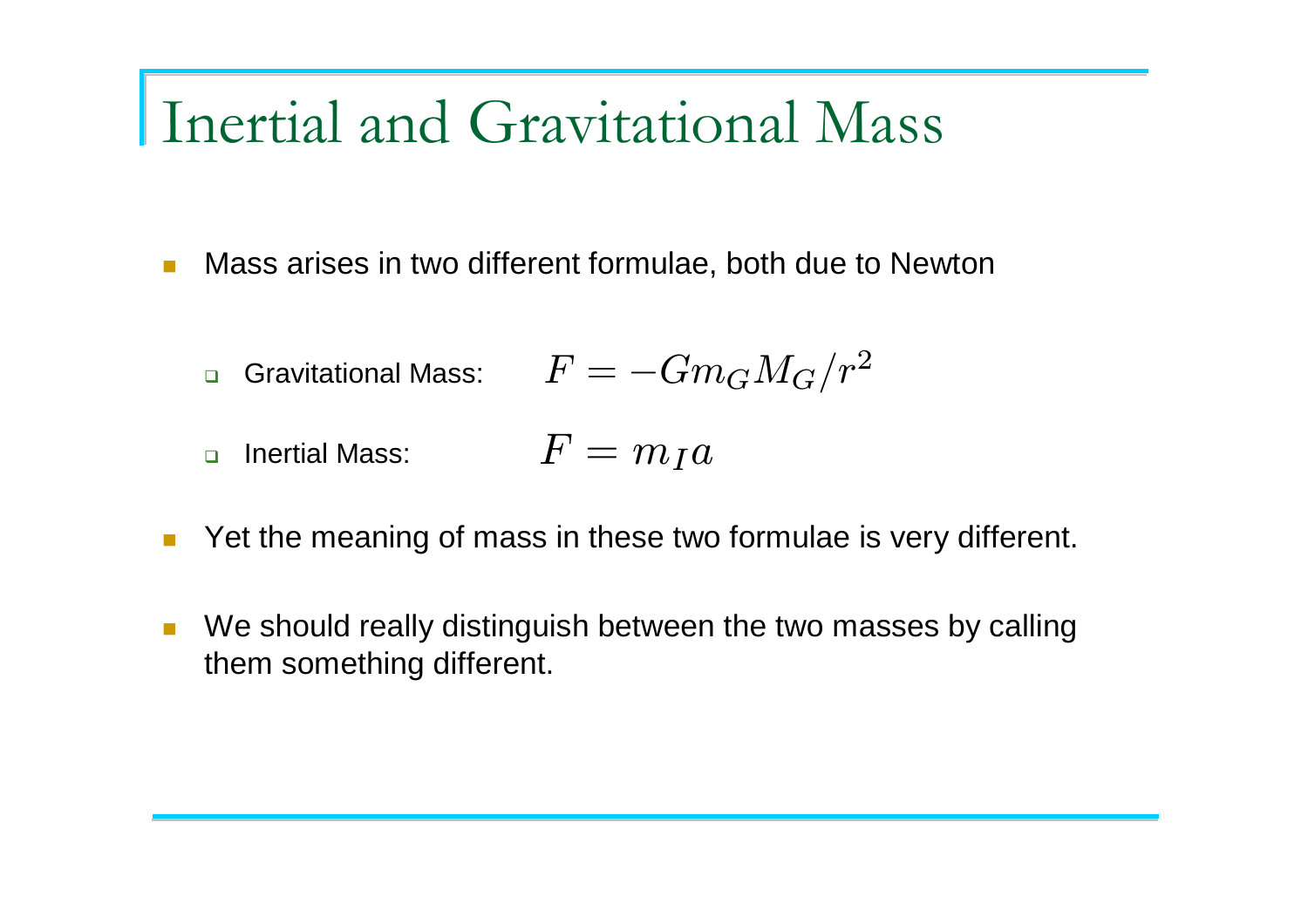$\mathcal{L}_{\mathcal{A}}$ Mass arises in two different formulae, both due to Newton

$$
\hbox{\texttt{~G}~}\text{Gravitational Mass:} \qquad F = -G m_G M_G / r^2
$$

- $\Box$  Inertial Mass:  $F=m_Ia$
- $\mathcal{C}^{\mathcal{A}}$ Yet the meaning of mass in these two formulae is very different.
- $\mathcal{C}^{\mathcal{A}}$  We should really distinguish between the two masses by calling them something different.

| Experimentally, we find                      | $m_I = m_G$ |
|----------------------------------------------|-------------|
| To an accuracy of 1 part in 10 <sup>13</sup> |             |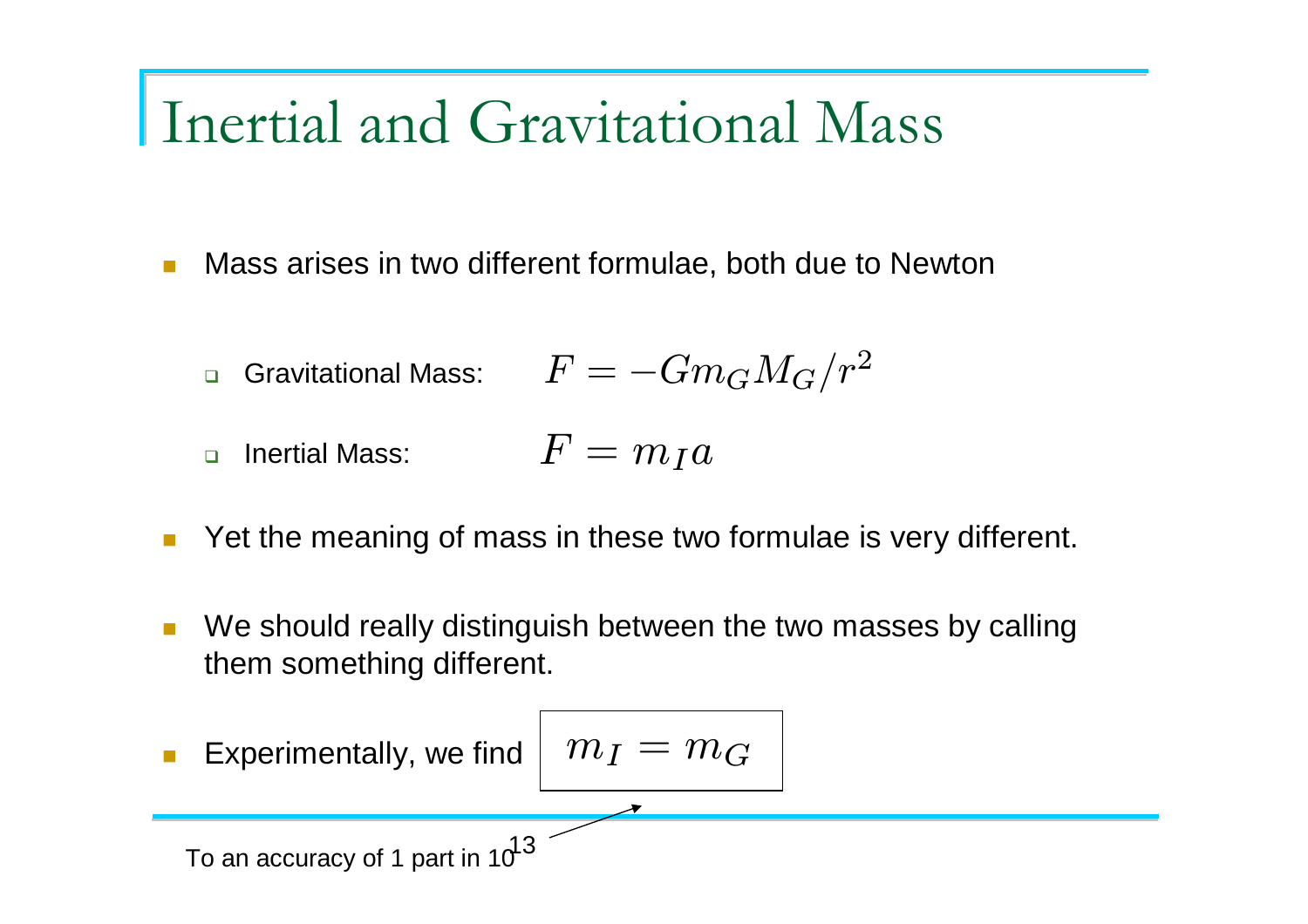- × The equality of inertial and gravitational mass is responsible for the well known fact that objects with different mass fall at the same speed under gravity.
- $\mathcal{C}^{\mathcal{A}}$  According to legend, this was demonstrated by Galileo dropping farm animals from the leaning tower of Pisa.
- $\mathcal{C}^{\mathcal{A}}$  But is there a deeper reason why the gravitational force is proportional to the inertial mass?

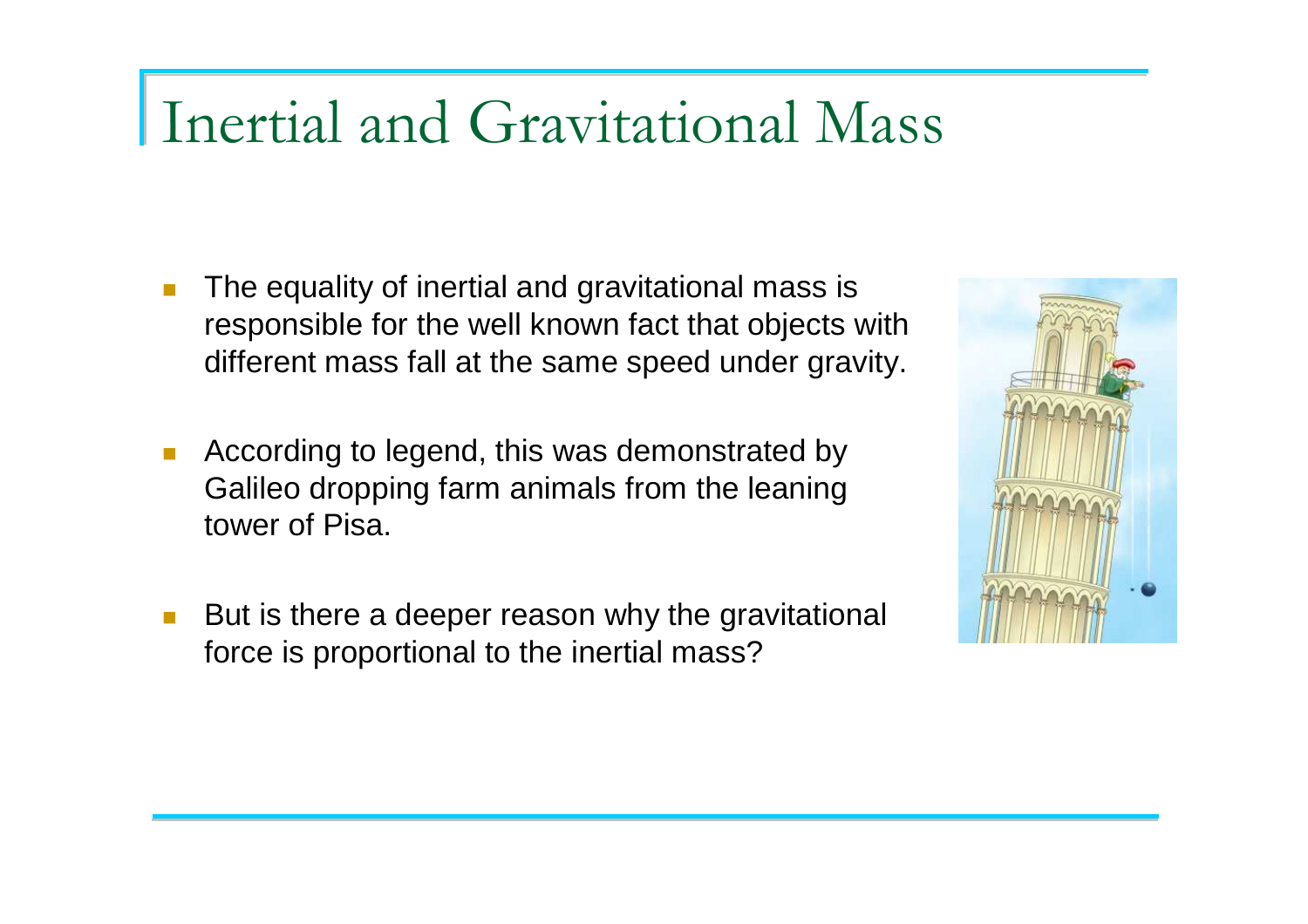### Fictional Forces

- $\mathcal{C}^{\mathcal{A}}$  There are two other forces which are also proportional to the inertial mass. These are
	- □ Centrifugal Force:  $\;F=-m\vec{\omega}\times(\vec{\omega}\times\vec{r})\;$
	- □ Coriolis Force:  $F=-2m\vec{\omega}\times$  $\times \dot{\vec{r}}$
- $\mathcal{L}^{\text{max}}_{\text{max}}$  But in both of these cases, we understand very well why the force is proportional to the inertial mass, m. It follows because these are "fictitious forces", arising in a non-inertial frame. (In this case, one that is rotating with frequency  $\vec{\omega}$  ).
- $\mathcal{L}^{\mathcal{L}}$  Could gravity also be a fictitious force, arising only because we are in a non-inertial frame? The answer, of course, is yes!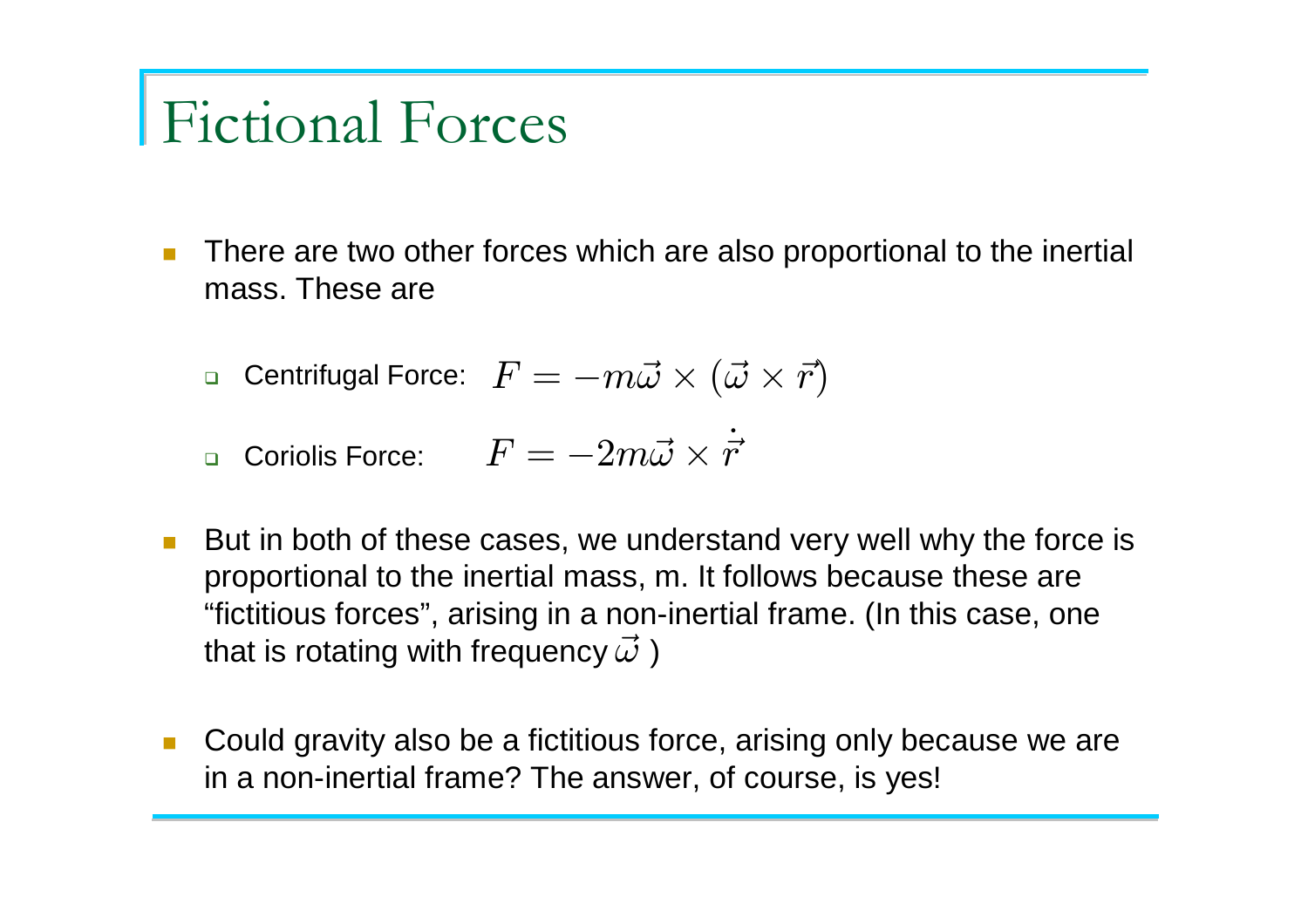# Principle of Equivalence

 $\mathbb{R}^3$  Locally, it is impossible to distinguish between a gravitational field, and acceleration



 $\mathcal{C}^{\mathcal{A}}$ Said another way:

> "The gravitational field has only a relative existence... Because for an observer freely falling from the roof of a house - at least in his immediate surroundings - there exists no gravitational field".

A. Einstein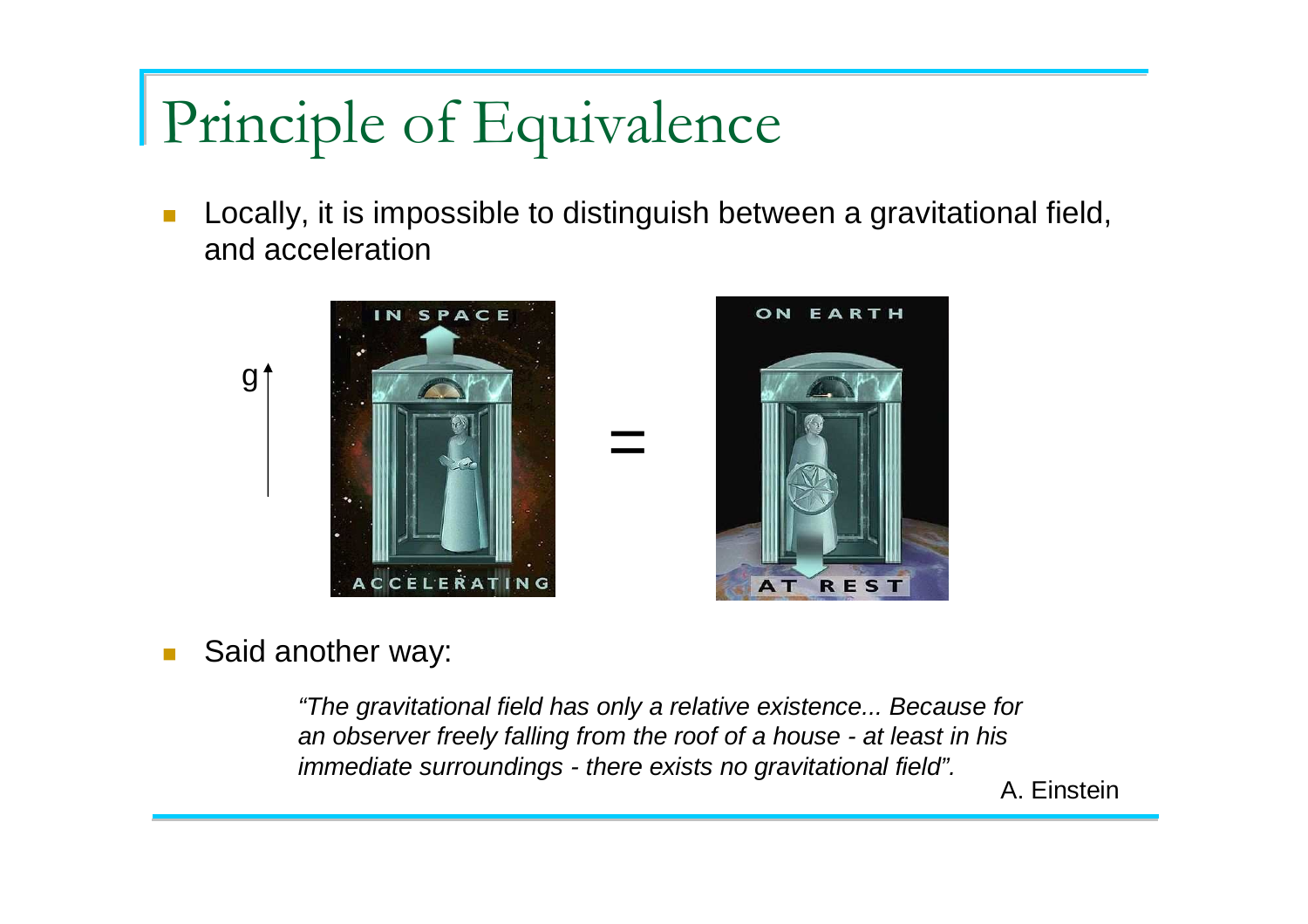## Principle of Equivalence

- $\sim$  There are some obvious difficulties with trying to identify gravitation with acceleration. It feels as if we're accelerating upwards. The people in New Zealand feel as if they're accelerating in the opposite direction. Why aren't we getting further apart?!
- A related issue is the following: there is a way to experimentally determine the difference between acceleration and gravitation. Drop two balls, one some distance above the other. The lower ball will accelerate faster if you're in gravity due to the 1/r<sup>2</sup> law.
- $\mathbb{R}^2$  This is not in conflict with the principle of equivalence because of the word *local*. Resolving issues like this leads us to the idea that there are different inertial frames at each point of spacetime. Patching these together gives rise to the curvature of spacetime.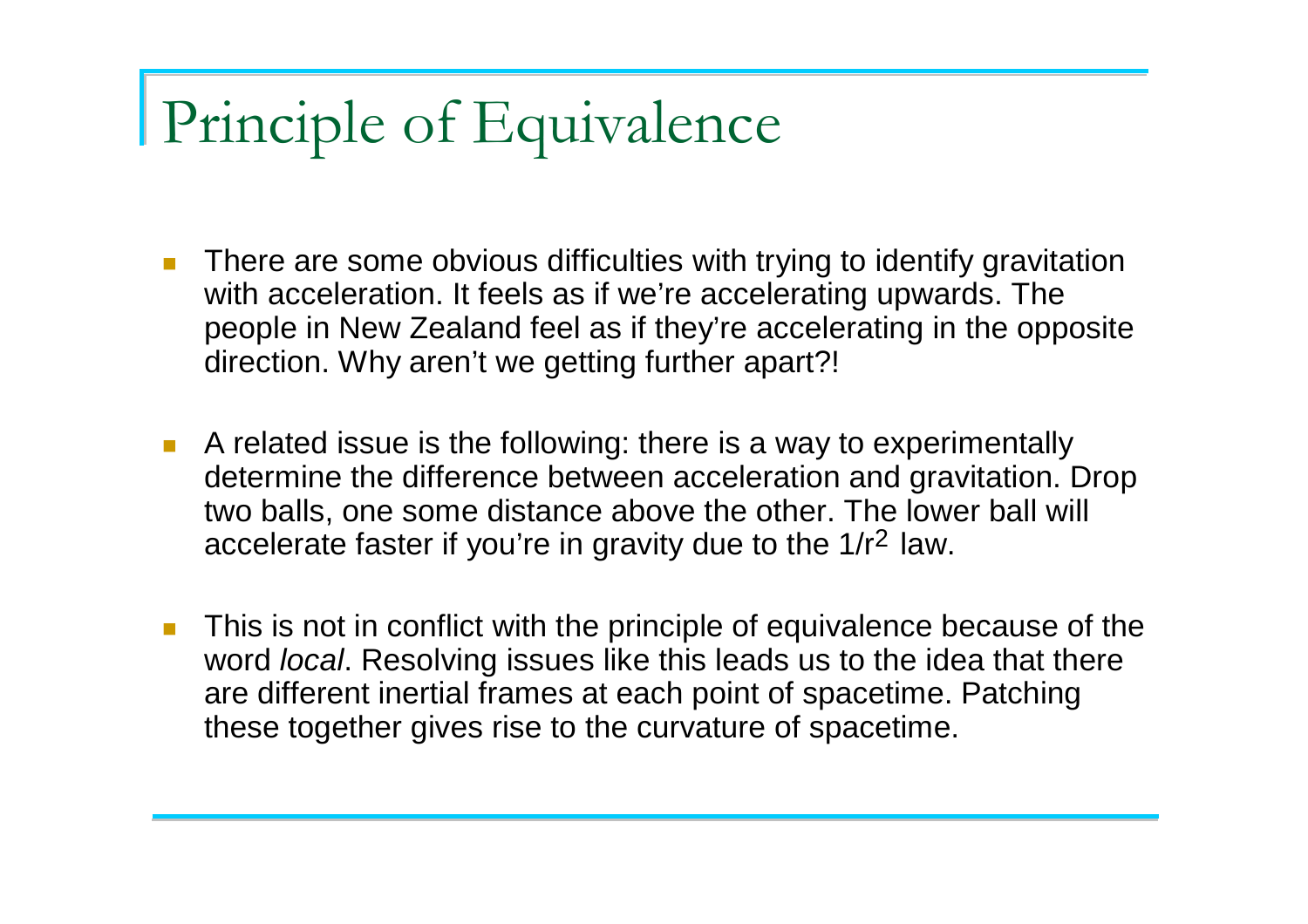# Predictions

**Let's follow the principle of equivalence to derive some interesting** experimental predictions.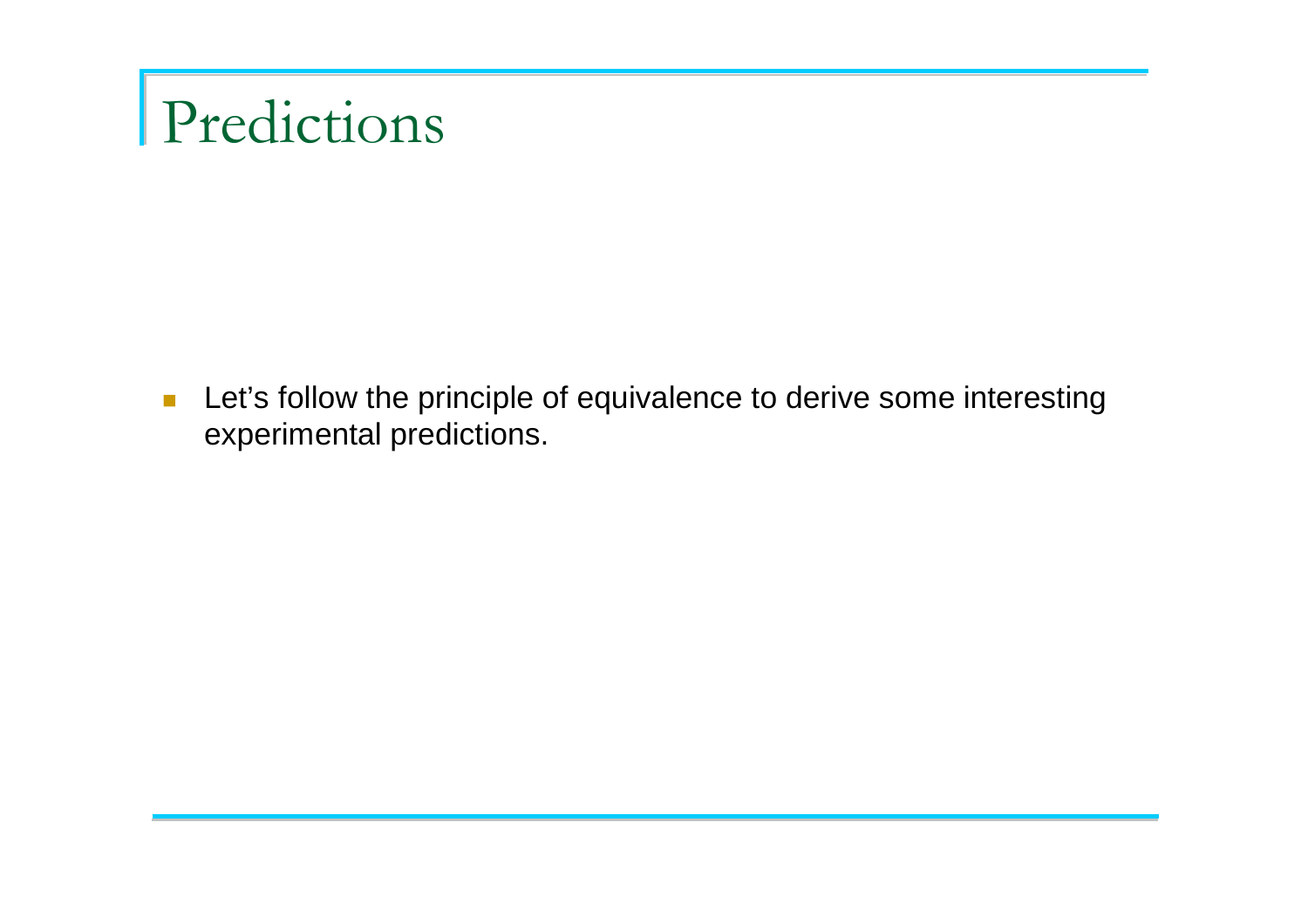# Bending of Light

 $\mathcal{C}^{\mathcal{A}}$ 

 $\mathcal{C}^{\mathcal{A}}$ The first prediction is simple: light bends in a gravitational field

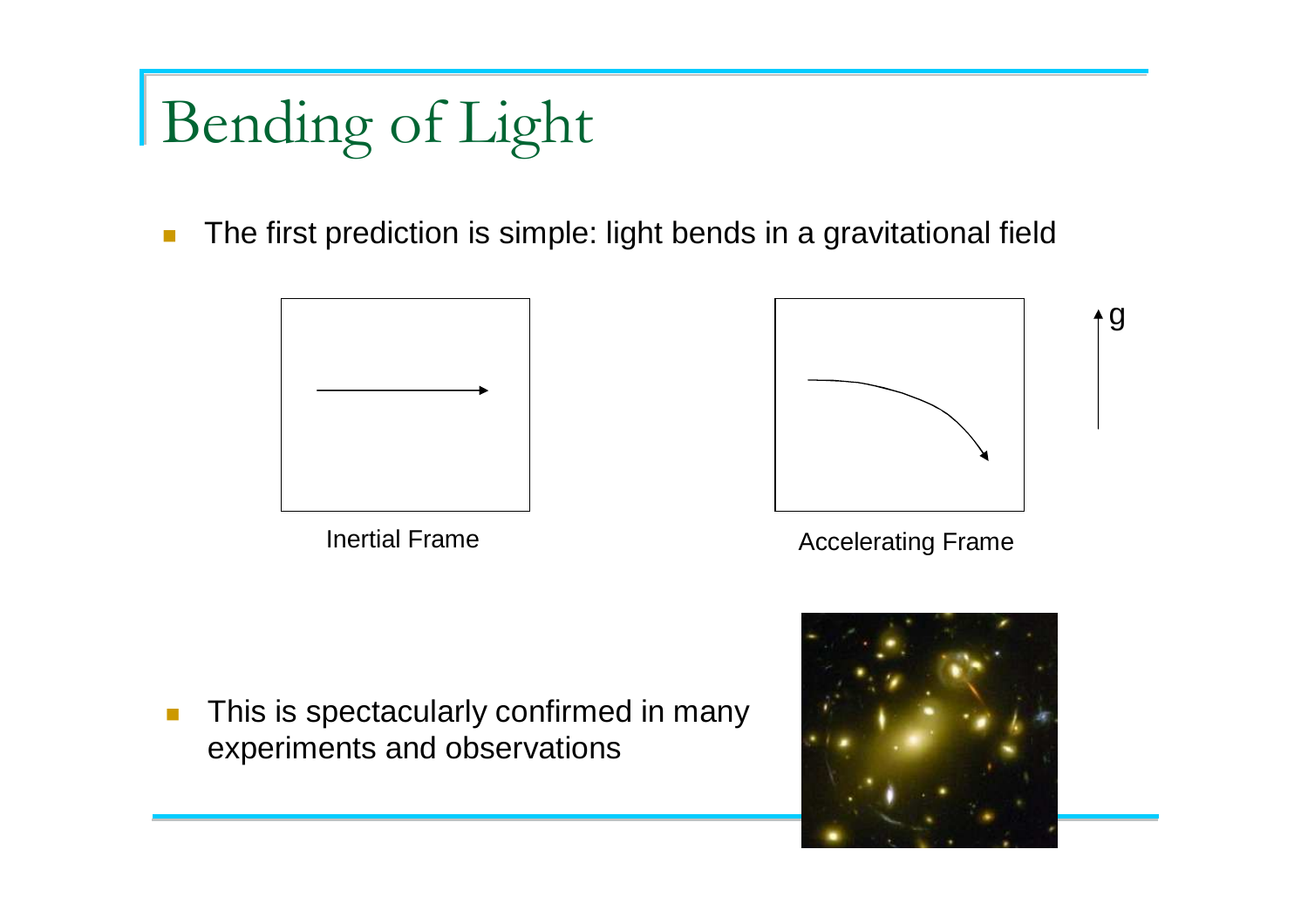# Gravitational Redshift

П The second prediction again involves light. It undergoes a redshift in a gravitational field.



- L. The rocket has height h. It starts from rest, and moves with constant acceleration g.
- L. Light emitted from the top of the rocket is received below. By this time, the rocket is travelling at speed

$$
v=gt=gh/c
$$

M. This gives rise to the Doppler effect. (Neglecting relativistic effects).

$$
\nu'=\nu\left(1+\tfrac{v}{c}\right)=\nu\left(1+\tfrac{gh}{c^2}\right)
$$

Received frequency

Emitted frequency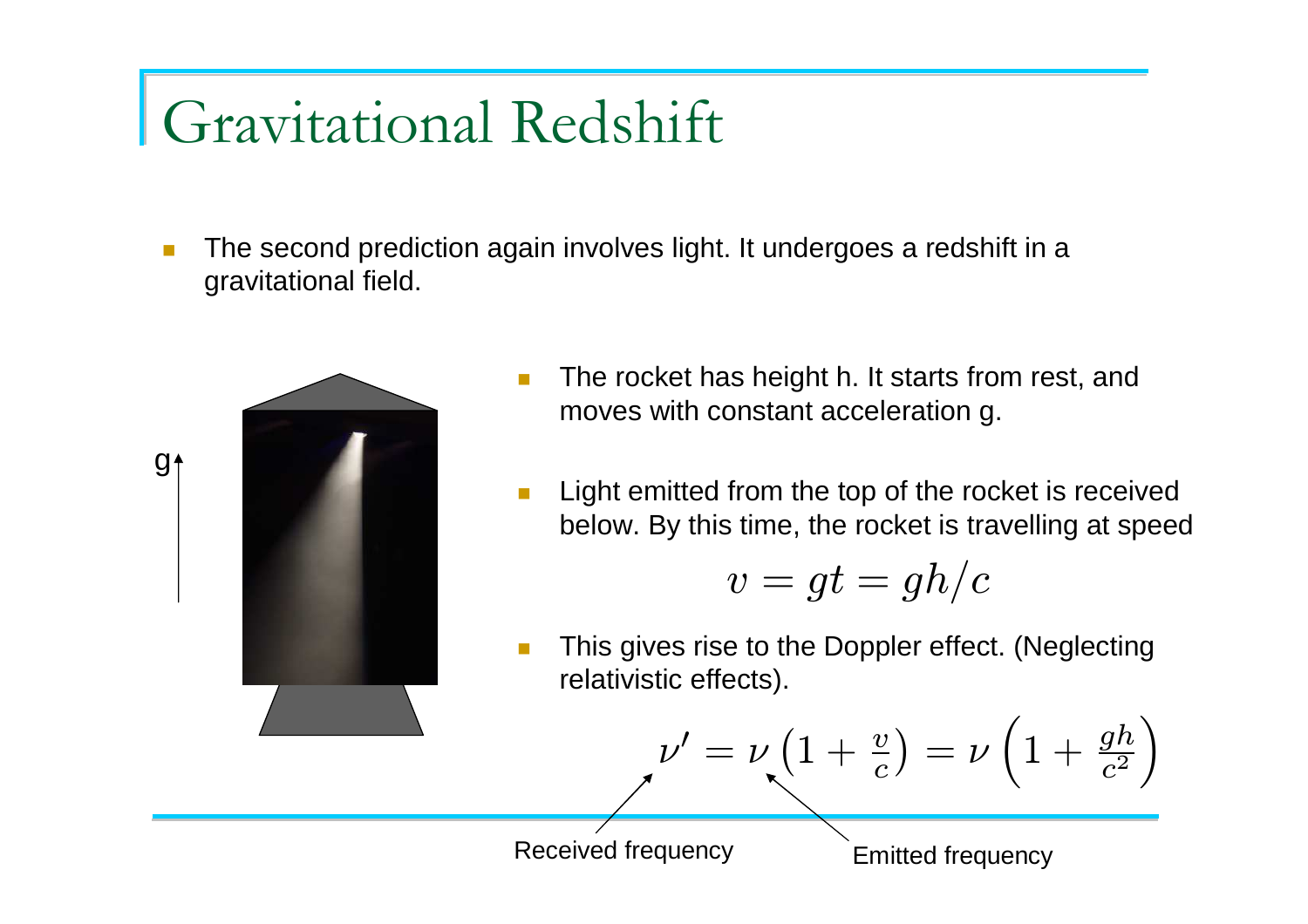# Gravitational Redshift

- $\mathcal{C}^{\mathcal{A}}$  By the equivalence principle, the same effect must be observed in a gravitational field $_{\star}$
- $\mathcal{L}_{\mathcal{A}}$ ■ The gravitational field  $\Phi$  is defined to give rise to acceleration

 $\vec{a}=$  $=-\nabla\Phi$ 

- $\mathcal{L}_{\mathcal{A}}$ ■ For constant gravitational acceleration,  $\Phi = -gh$
- $\mathcal{L}_{\mathcal{A}}$ This gives the formula for gravitational redshift:

$$
\nu'=\nu\left(1-\tfrac{\Phi}{c^2}\right)
$$

T. From this we can derive our third, and most dramatic, prediction…

\*It is! The first indisputable experiment was in 1959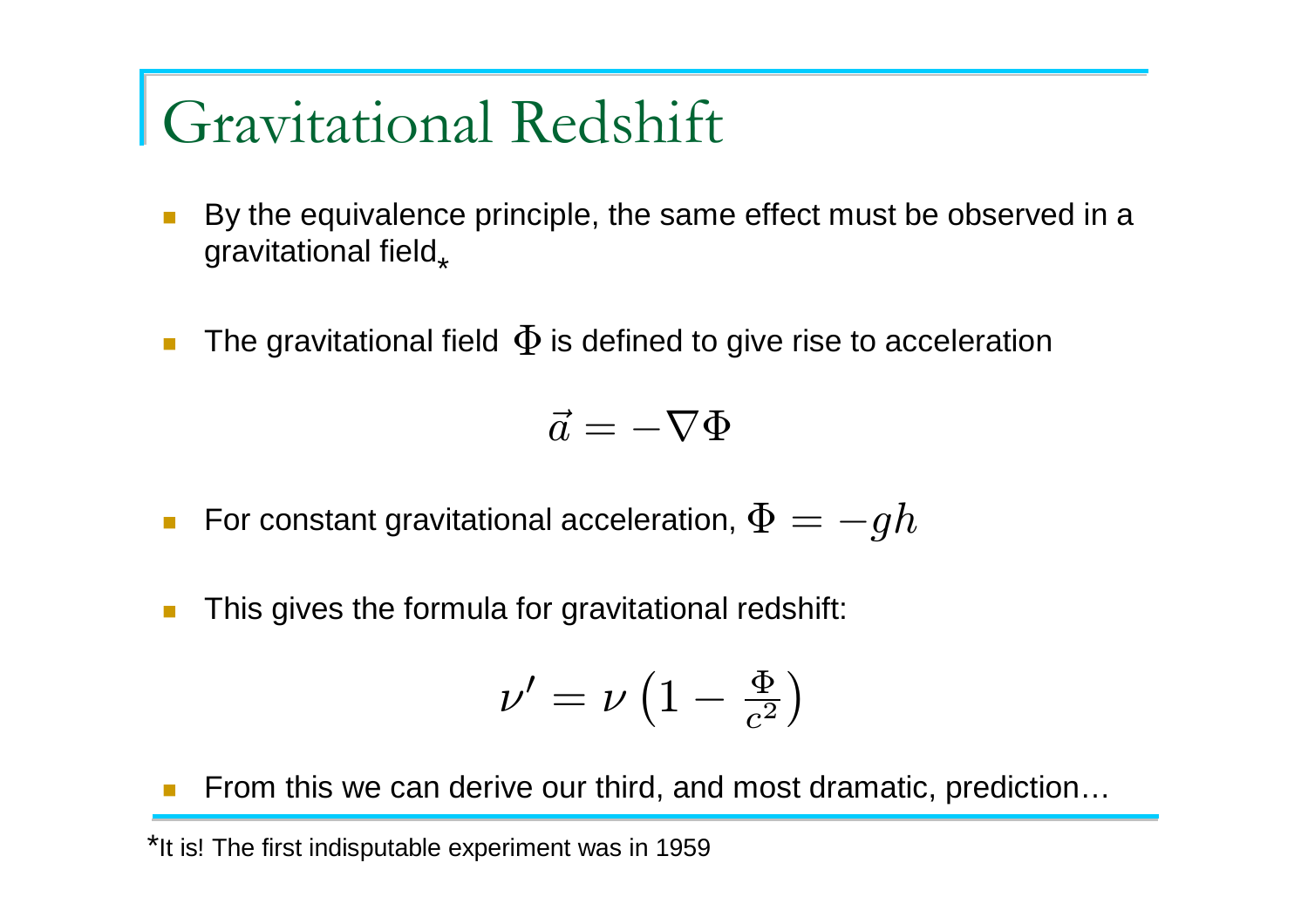# Gravitational Time Dilation

× **Inverting, we get the relationship between the periods of light\*** 

$$
T' = T \left(1 - \frac{\Phi}{c^2}\right)^{-1} \approx T \left(1 + \frac{\Phi}{c^2}\right)
$$

- $\mathcal{L}^{\mathcal{A}}$  But this holds for any time interval. Your girlfriend could be sitting at the top of the rocket, throwing popcorn at you at regular intervals  $\mathcal{T} .$ In constant acceleration, you would be hit at intervals  $T^{\prime} < T$
- $\mathcal{L}_{\mathcal{A}}$  This means time goes slower at the bottom of the rocket or, by the equivalence principle, closer to the earth. Suppose she throws a piece of popcorn every time her heart beats. She will appear as if her heart beats every  $\mathcal{T}^{\prime}$ , while your heart beats only at intervals  $\mathcal{T}_{\cdot}$ You will live longer than she will.
- $\mathcal{C}^{\mathcal{A}}$  This "gravitational twin paradox" has been tested with atomic clocks on planes.

 $^*$  (under the assumption that  $\, \Phi \ll c^2$  which means weak gravitational field)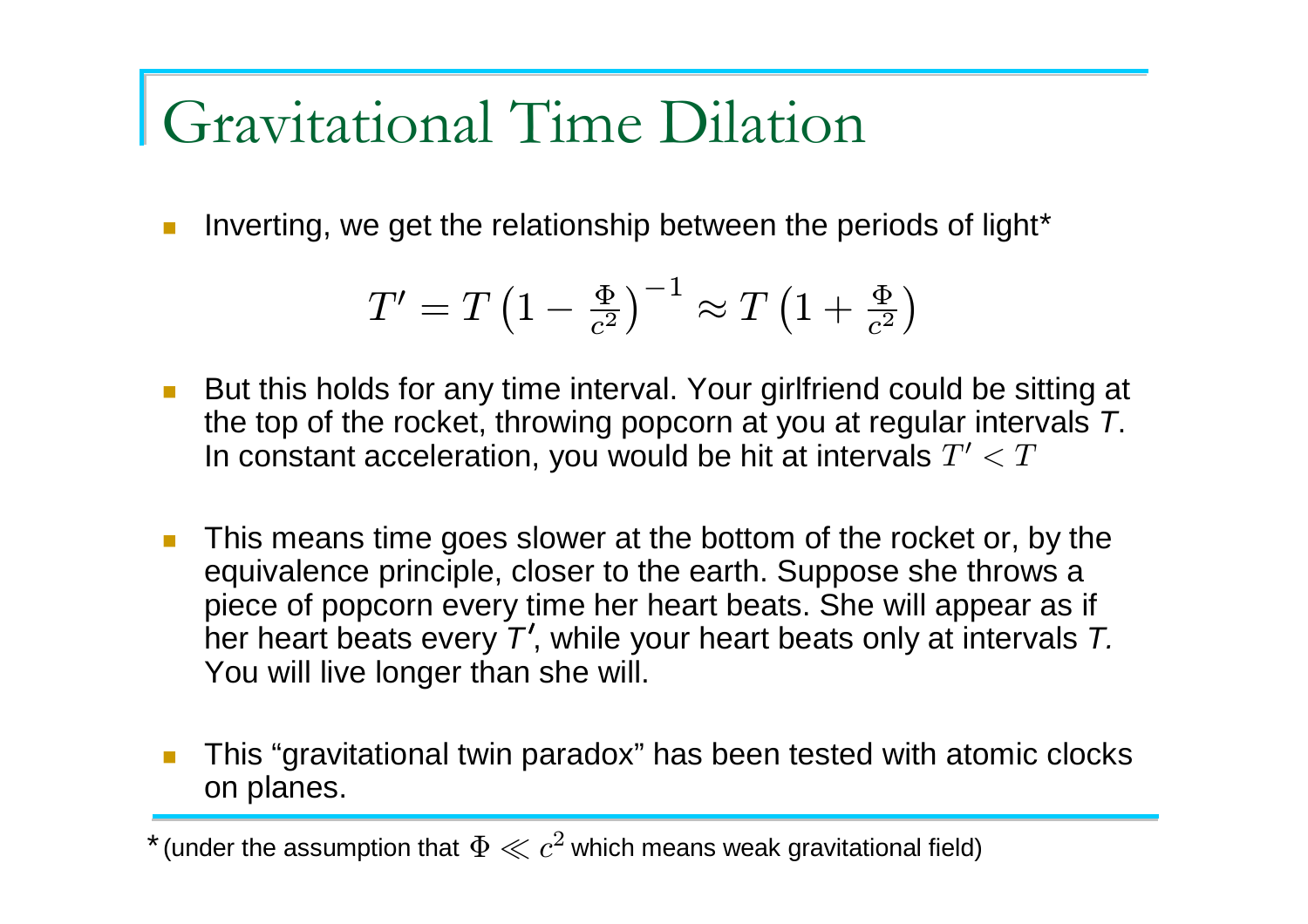# Spacetime Intervals

 $\mathcal{L}^{\text{max}}_{\text{max}}$  Since time slows down in a gravitational field, we can think of writing this in a way familiar from special relativity

$$
(dt')^2 = dt^2 \left(1 + \frac{\Phi}{c^2}\right)^2 \approx dt^2 \left(1 + \frac{2\Phi}{c^2}\right)
$$

- $\mathcal{L}^{\mathcal{A}}$  Although this formula was derived under the assumption of constant acceleration, it actually holds for arbitrary gravitational potential  $\Phi(\vec{x})$
- $\mathcal{C}^{\mathcal{A}}$ ■ E.g. for a point particle of mass M, we have  $\Phi=-GM/r$
- $\mathcal{C}^{\mathcal{A}}$  This means, that time runs slower on Earth than in space. If you choose to spend your life on the ground floor, and never climb the stairs, you live longer by a couple of microseconds.

$$
(dt')^2 = dt^2 \left(1 - \frac{2GM}{rc^2}\right)
$$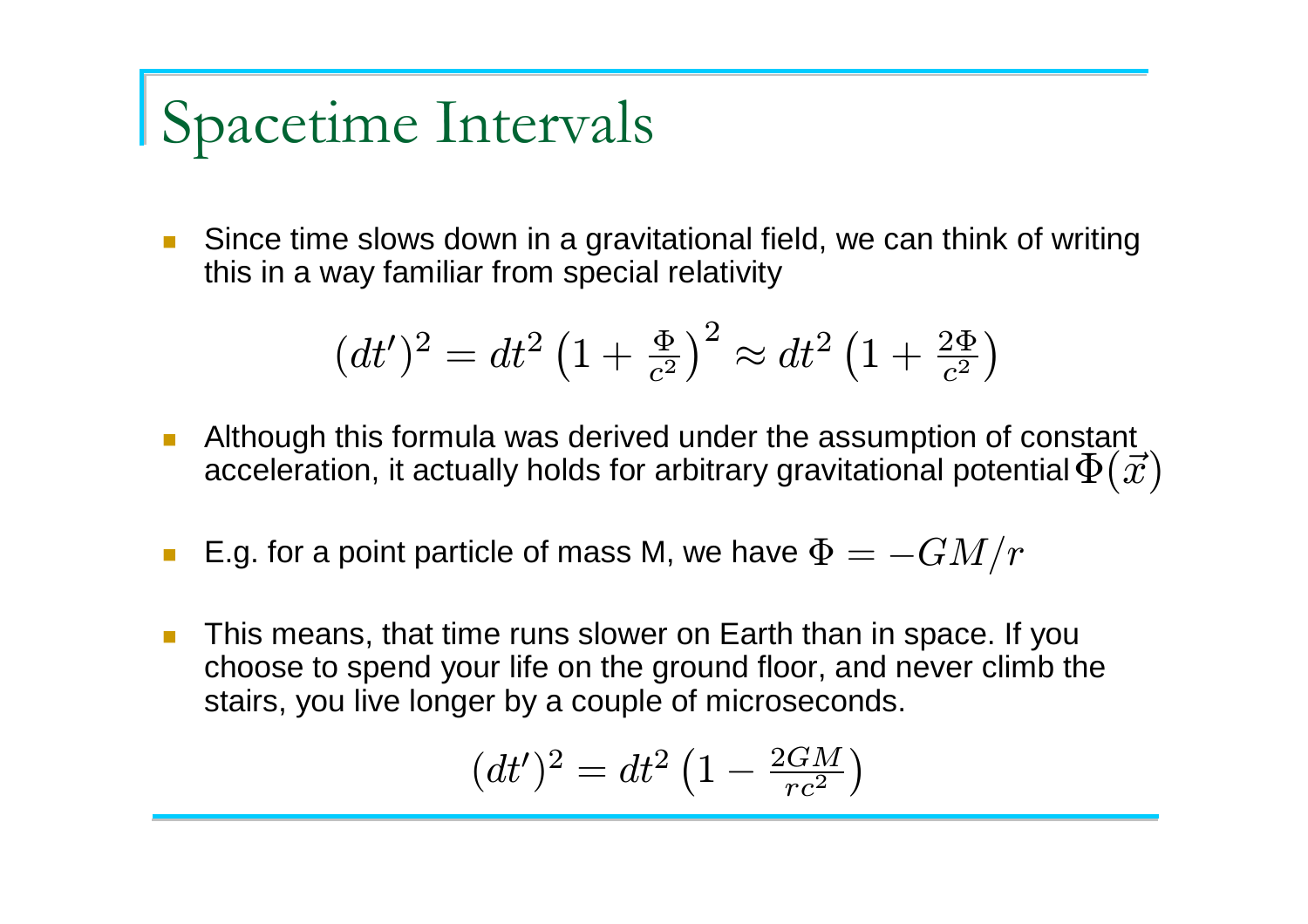### The Schwarzschild Radius

 $\sim$ Something special happens at

$$
r_S = \tfrac{2GM}{c^2}
$$

for, here, time stands still! It is called the Schwarzschild radius.

- For the Earth, this distance is 1cm. For the sun, it is about 1 km. Clearly neither the mass of the Earth nor the sun are contained within their Schwarzschild radius, so the concept doesn't make sense.
- $\mathbb{R}^2$  However, there are objects which are so dense that they lie within their Schwarzschild radius. These are black holes. The distance,  $r_{\rm s}$ where time stands still, is the event horizon. Stray beyond this point and you are doomed!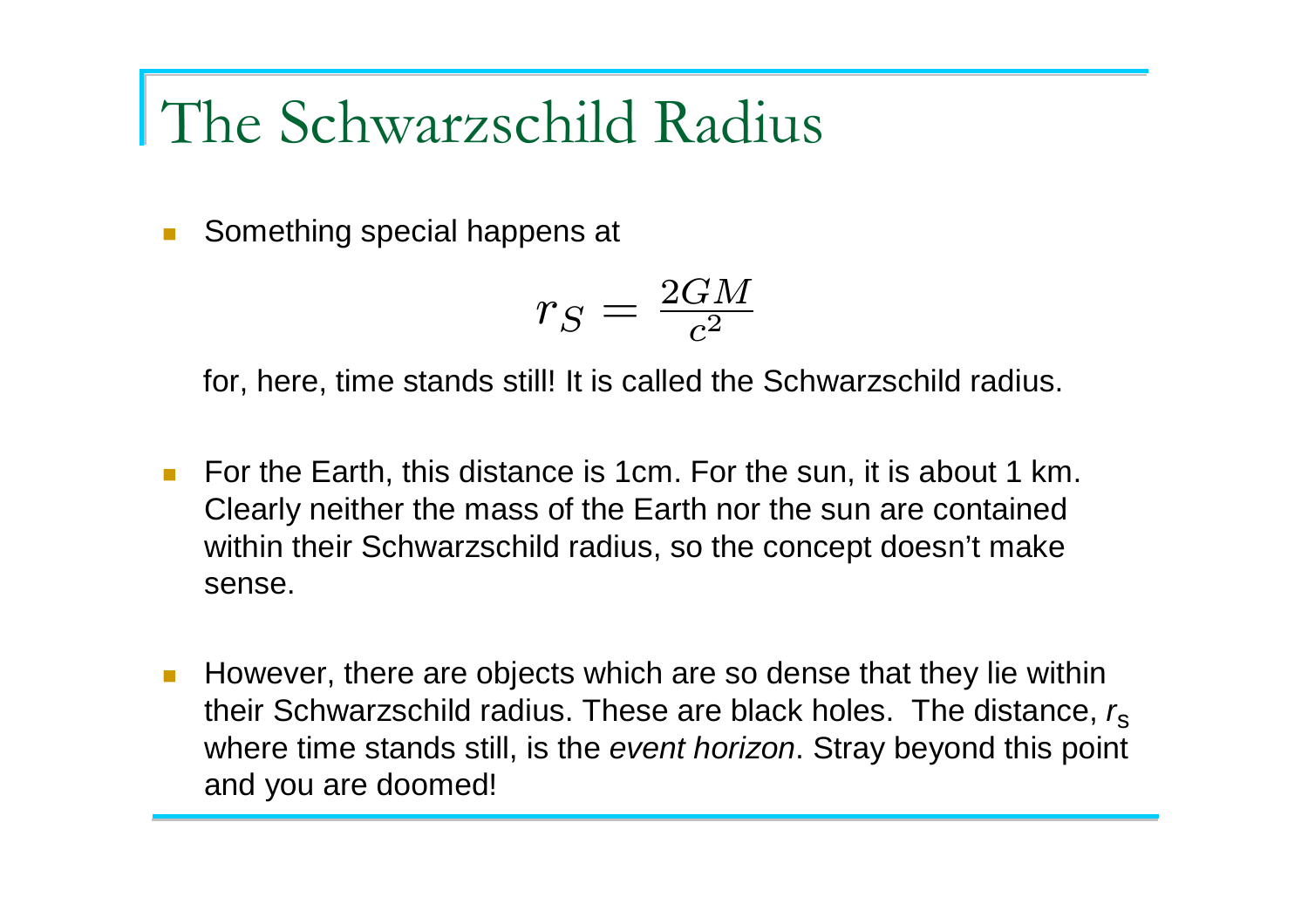### The Metric

 $\overline{\mathbb{R}^n}$  We can write down a metric, akin to the Minkowski metric that you've met in special relativity. We've already seen that the time component should look like:

$$
ds^2 = \left(1 + \frac{\Phi(x)}{c^2}\right)c^2dt^2 + \dots
$$

 $\mathcal{O}(\mathcal{A})$  But, under Lorentz transformations, time and space mix together. So the space part should also vary with space. This means that measuring sticks contract and expand at different points in space. In general, the metric of spacetime is a 4x4 matrix, whose components can be any function of t and x.

$$
ds^2 = g_{\mu\nu}(t, x) dx^{\mu} dx^{\nu}
$$

 $\mathcal{L}^{\text{eff}}$  Einstein's field equations tell you how to calculate the metric, describing how spacetime bends, for a given distribution of matter.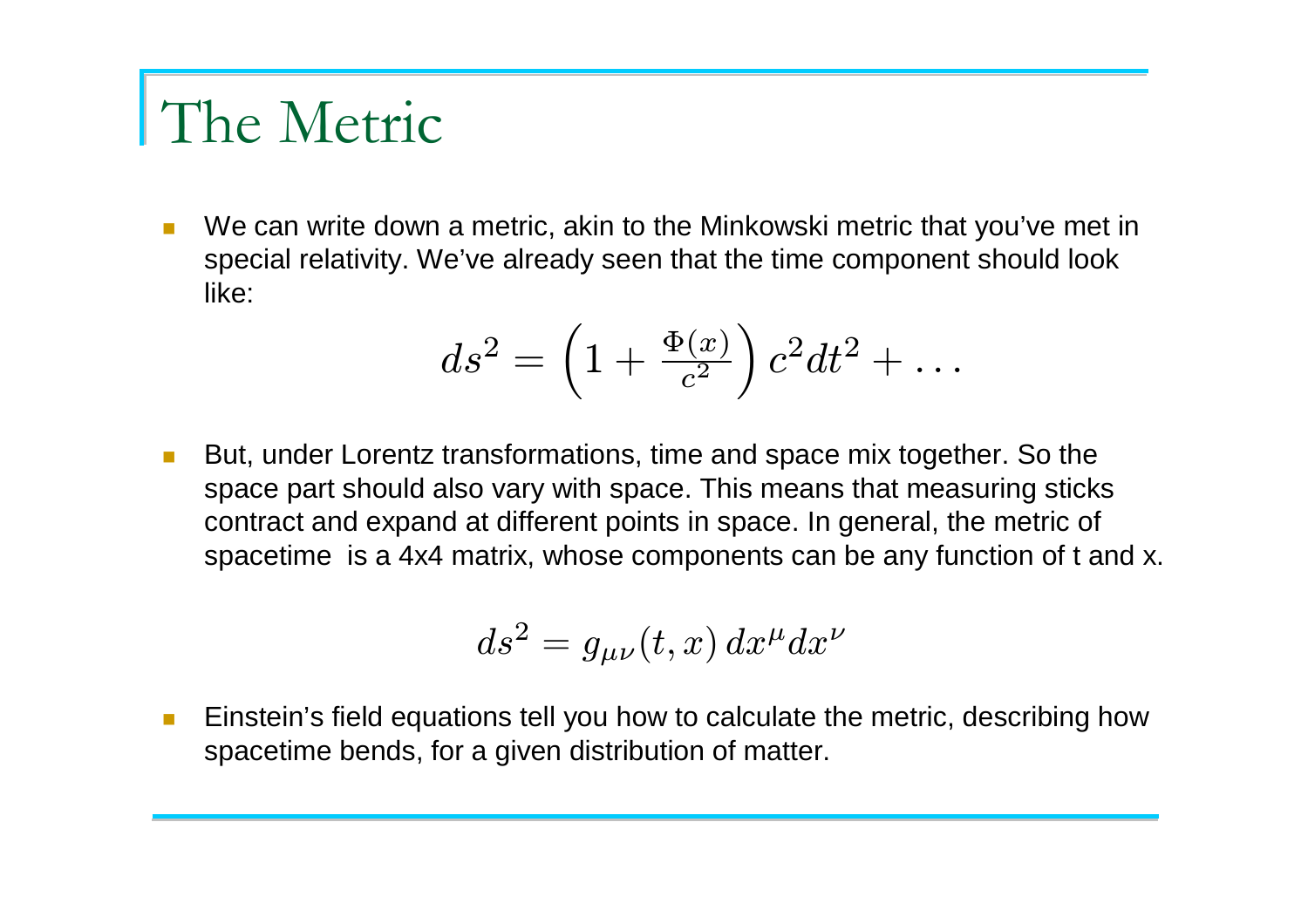# The Schwarzschild Solution

 $\mathcal{L}_{\mathcal{A}}$  The metric for spacetime around a black hole, or outside a spherical star, is the Schwarzchild solution

$$
ds^2 = \left(1 - \frac{2GM}{rc^2}\right)dt^2 - \left(1 - \frac{2GM}{rc^2}\right)^{-1}dr^2 - r^2(d\theta^2 + \sin^2\theta\, d\phi^2)
$$

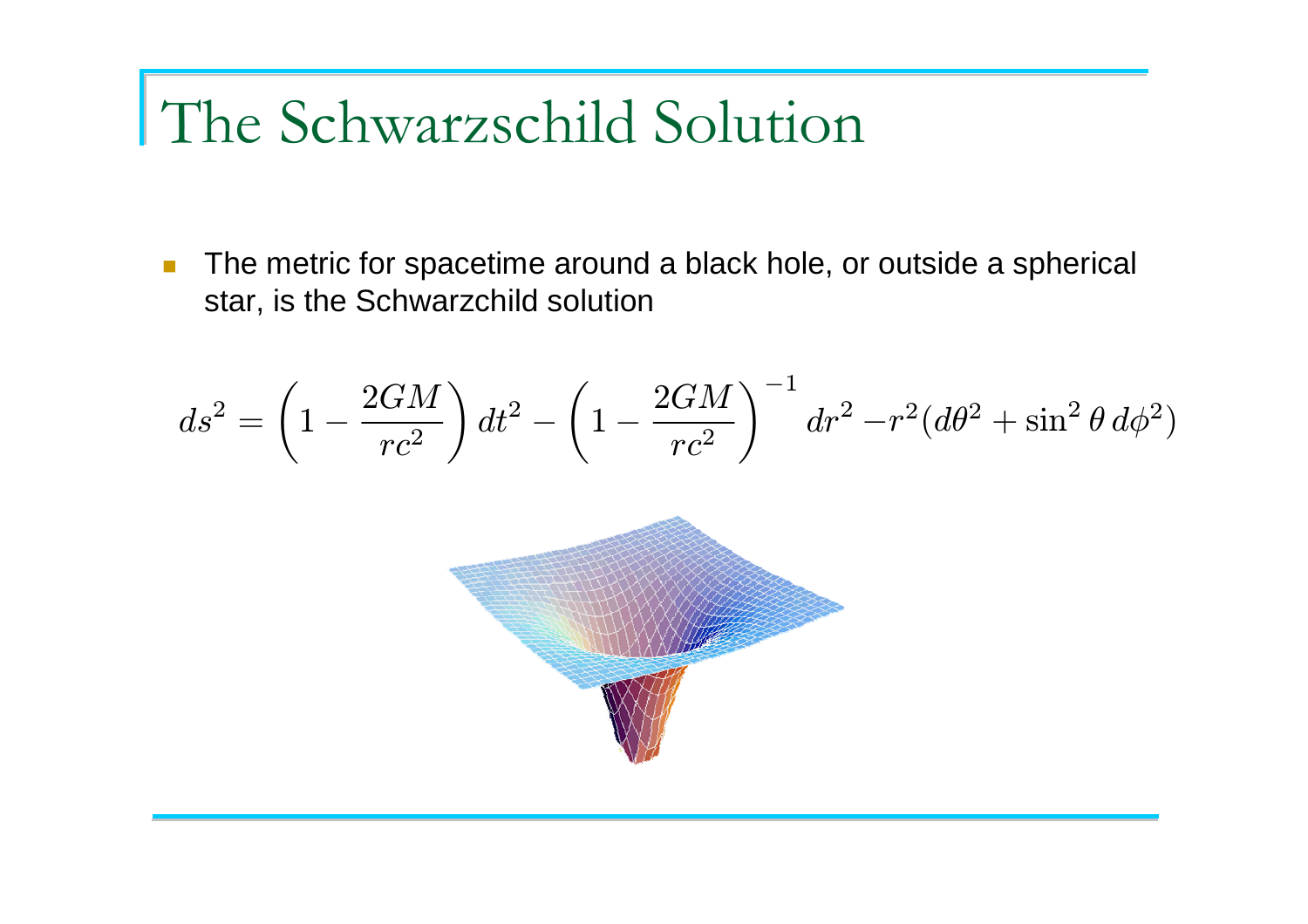#### Particle Orbits and Geodesics

- $\mathcal{L}$  Suppose we have a curved spacetime, specified by a metric. How do particles move?
- $\mathbb{R}^3$  It's simplest to describe this in terms of the principle of least action which we covered in the first lecture. We minimize over all paths



The action is simply given by

$$
S = -mc \int_A^B ds
$$

 Paths which minimze this action are called geodesics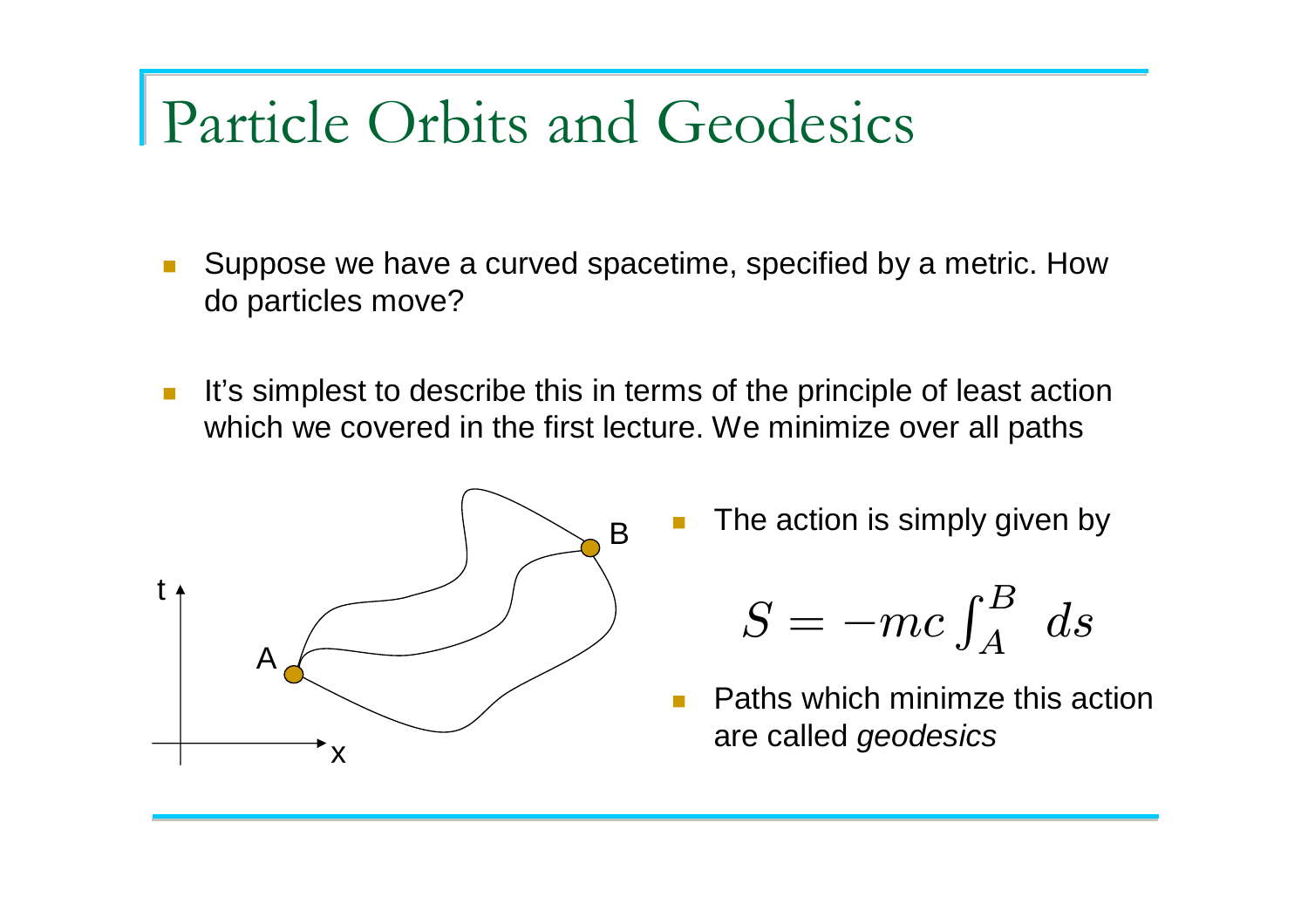# An Example: Flat Space

- $\overline{\mathcal{A}}$  $\blacksquare$  The Minkowski metric is  $ds^2$  $^2=c^2dt^2$  − $-\,d\vec{x}^2$
- $\mathcal{L}$ Plugging this into the action, we get

$$
S = -mc \int_A^B \sqrt{c^2 dt^2 - d\vec{x}^2} = -mc^2 \int_{t_A}^{t_B} dt \sqrt{1 - \dot{\vec{x}}^2/c^2}
$$

 $\mathbb{R}^3$  You can minimize this to find that, in flat space, the particle travels with constant velocity

$$
\dot{\vec{x}} = \text{const}
$$